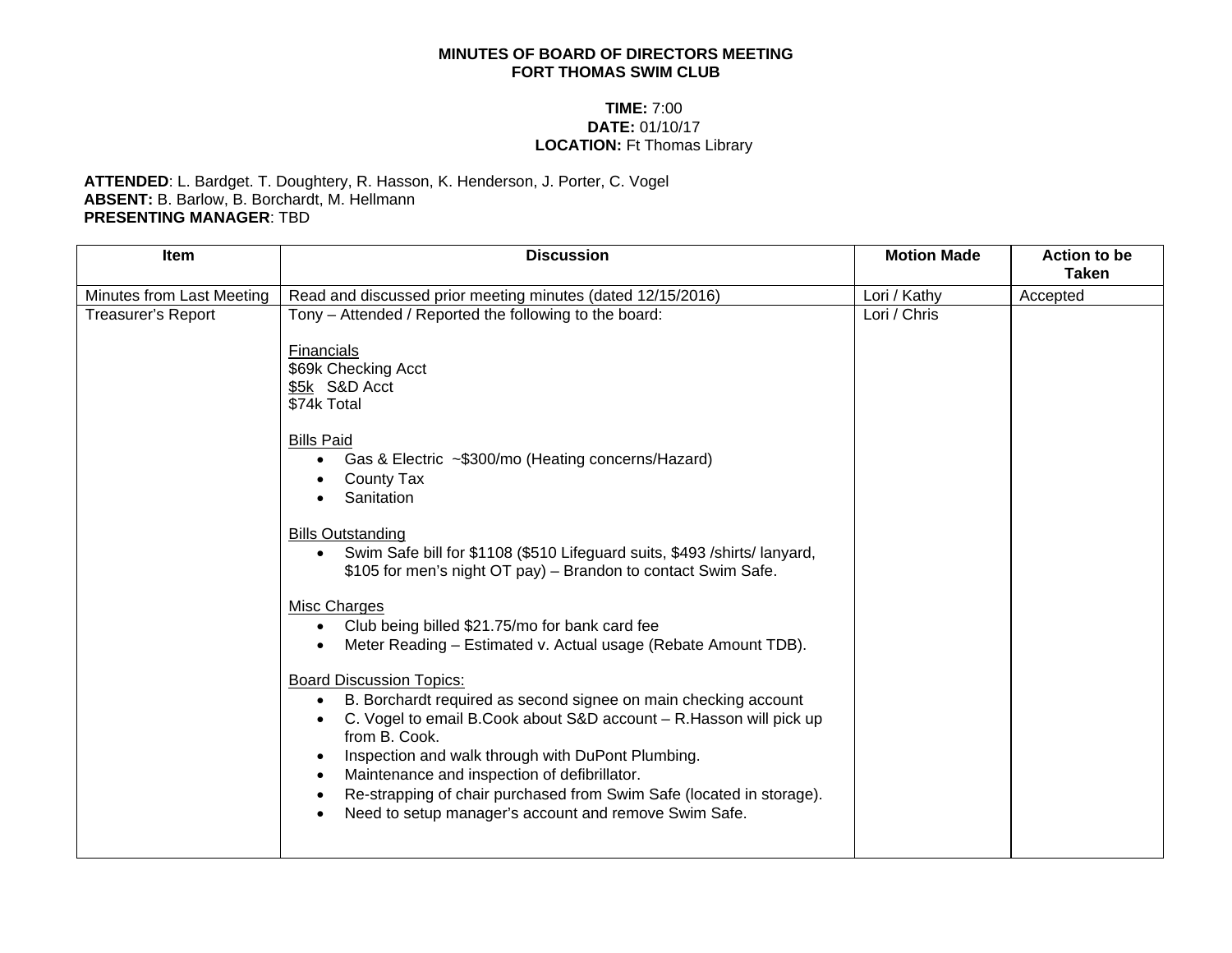| President's Report | Jack - Attended / reported the following to the board:                            |  |
|--------------------|-----------------------------------------------------------------------------------|--|
|                    | Proposed we provide a small recognition for outgoing board members.               |  |
|                    | Committee supported and approved Jack's proposal with a unanimous                 |  |
|                    | vote (6-0) to invite outgoing board members to the dinner and offer them          |  |
|                    | five additional guest passes for their service.                                   |  |
|                    | Discussed and reviewed open positions to be filled.<br>$\bullet$                  |  |
|                    |                                                                                   |  |
|                    | <b>Board Discussion Topics:</b>                                                   |  |
|                    | In a unanimous vote (6-0) the board approved extending an offer to<br>$\bullet$   |  |
|                    | Sandy Hurtt to fill the position of Pool Manger.                                  |  |
|                    | Board values Sandy's input for the hiring of two full time assistant              |  |
|                    | managers - The board was in favor for having Kevin Nieporte as one of             |  |
|                    | the managers with the other position TBD.                                         |  |
|                    | More discussions necessary to address the additional open positions<br>$\bullet$  |  |
|                    | such as part time assistant managers, front desk, concessions,                    |  |
|                    | lifeguards, opening and closing of the pool and bathrooms, and payroll            |  |
|                    | provider.                                                                         |  |
|                    | Tony will contact Mike Veneman and determine what the cost is if we<br>$\bullet$  |  |
|                    | use Veneman as our payroll provider (~ 30 employees).                             |  |
|                    | Board discussed SOP's (Standard Operating Procedures) for managers,<br>$\bullet$  |  |
|                    | cross training, and defining roles and responsibilities.                          |  |
|                    | Discussed inventory tracking for concessions, long wait times, and<br>$\bullet$   |  |
|                    | potential for a cash only line                                                    |  |
|                    | Board discussed inventory tracking / list.                                        |  |
| Manager's Report   | No Report - Manager TBD                                                           |  |
| Swim and Dive      | Bob - Absent / No report                                                          |  |
|                    |                                                                                   |  |
|                    | <b>Board Discussion Topics</b>                                                    |  |
|                    | Potential for a new dive coach                                                    |  |
|                    |                                                                                   |  |
| Membership         | Lori - Attended / Reported the following to the board:                            |  |
|                    | 4 members turned in their certificates<br>$\bullet$                               |  |
|                    | Discussed the idea for an Alumni Pass / Membership                                |  |
|                    | Materials for annual membership mailing needs to be completed by the<br>$\bullet$ |  |
|                    | next board meeting (Feb 7 <sup>th</sup> )                                         |  |
|                    | Jack will write a welcome letter – will include in the annual mailing             |  |
|                    |                                                                                   |  |
|                    | <b>Board Discussion Topics</b>                                                    |  |
|                    | Lori to write up a proposal for Alumni Pass / Membership - will require           |  |
|                    | vote by the board                                                                 |  |
|                    |                                                                                   |  |
|                    |                                                                                   |  |

2